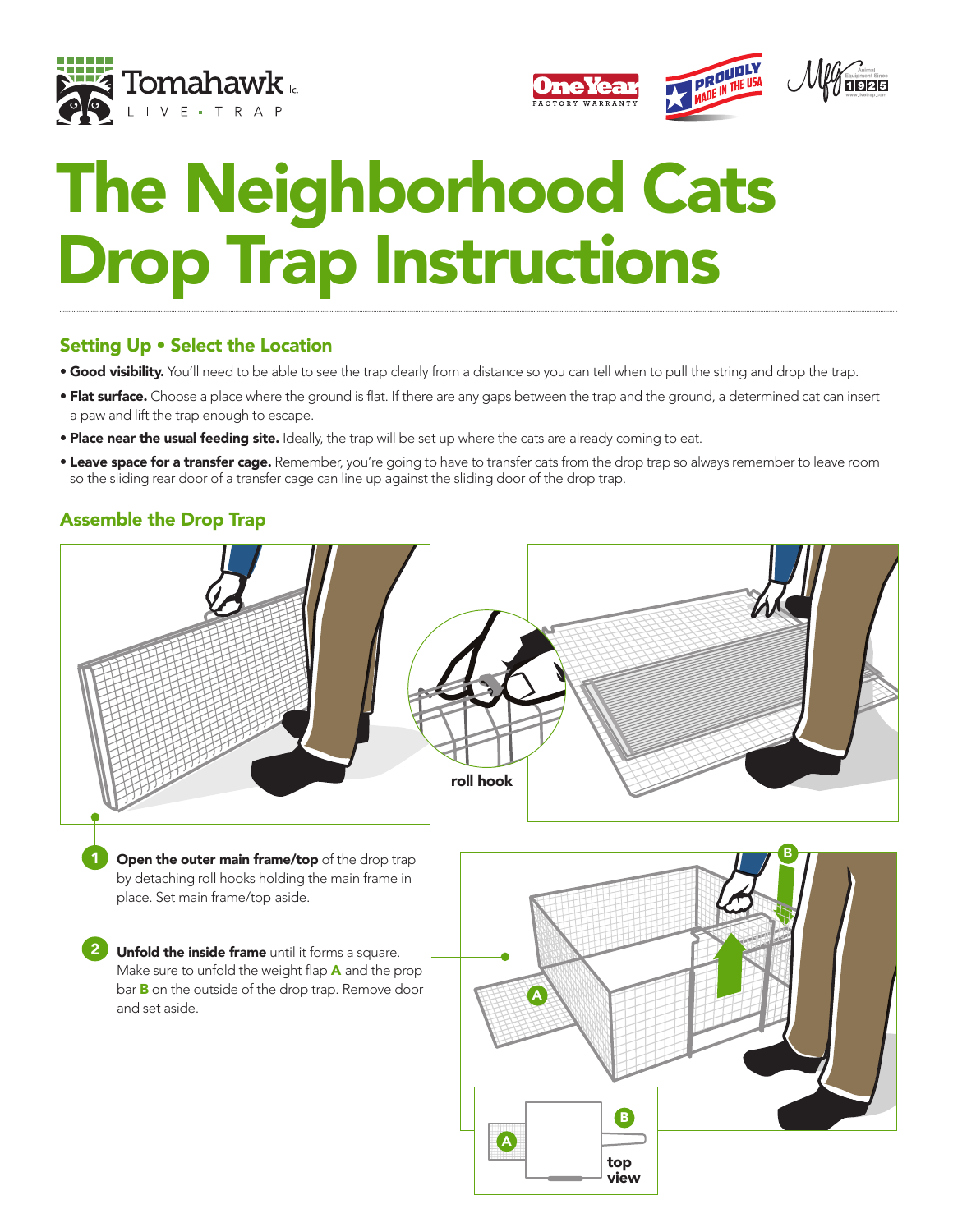

Attach the top. Unfold the top then place it over the main frame of the drop trap. Make sure the angled edge is facing down over the top of the drop trap. 3



top. Make sure all the hooks are **65 Re-insert the sliding c** a cat pushes against the top. Attach all the spring clips, except the two immediately next



fastened so no gaps can open if **the soutier of the set of the set of the sliding** Re-insert the sliding door. After the top is attached re-insert the sliding door.



Anchor the drop trap. Place a heavy object, such as a large rock, on top of the weight flap. This will help keep the drop trap in place once a cat is caught inside.



Raise prop bar. Lift the side of the drop trap with the prop bar and position the raised trap so it rests securely on the prop bar. Tie

### Bait the Drop Trap

- 8 Fill the bowl. Unbreakable feeding bowls are your best bet. If the cats are accustomed to a particular bowl, use that. Make sure the bait dish is deep enough to hold a generous amount of food so that if the cat(s) you're after don't arrive until several others have come and eaten their fill, there will still be bait left.
- **Position the bowl.** Place the filled bowl in the center of the back of the drop trap (the back of the trap is the side to which the weight flap is attached). This way the cat will have to go as far into the trap as possible before settling in to eat.
- 10 Create a trail. To encourage skittish cats or kittens who may have difficulty finding the food to enter the drop trap, leave a bait trail. Crumbled **Problem Kittigs** cat treats, juice from canned mackerel or small bits of chicken usually work well.
- **11** Transfer cage. Place a transfer cage with a sliding rear door, which the captured cat will be transferred into, within arm's length of the drop trap. Also, place blankets for both the drop trap and transfer cage within easy reach. It's also highly recommended that you have a trap divider on hand as well, in case two cats end up in the transfer cage.



12 **Position yourself.** Unwind the cord and move far enough away from the trap that the cats will not be uneasy with your presence. Be sure, when holding the string, that you are facing the prop stick head on and not from the side. If you pull the bar from the side, it may jam.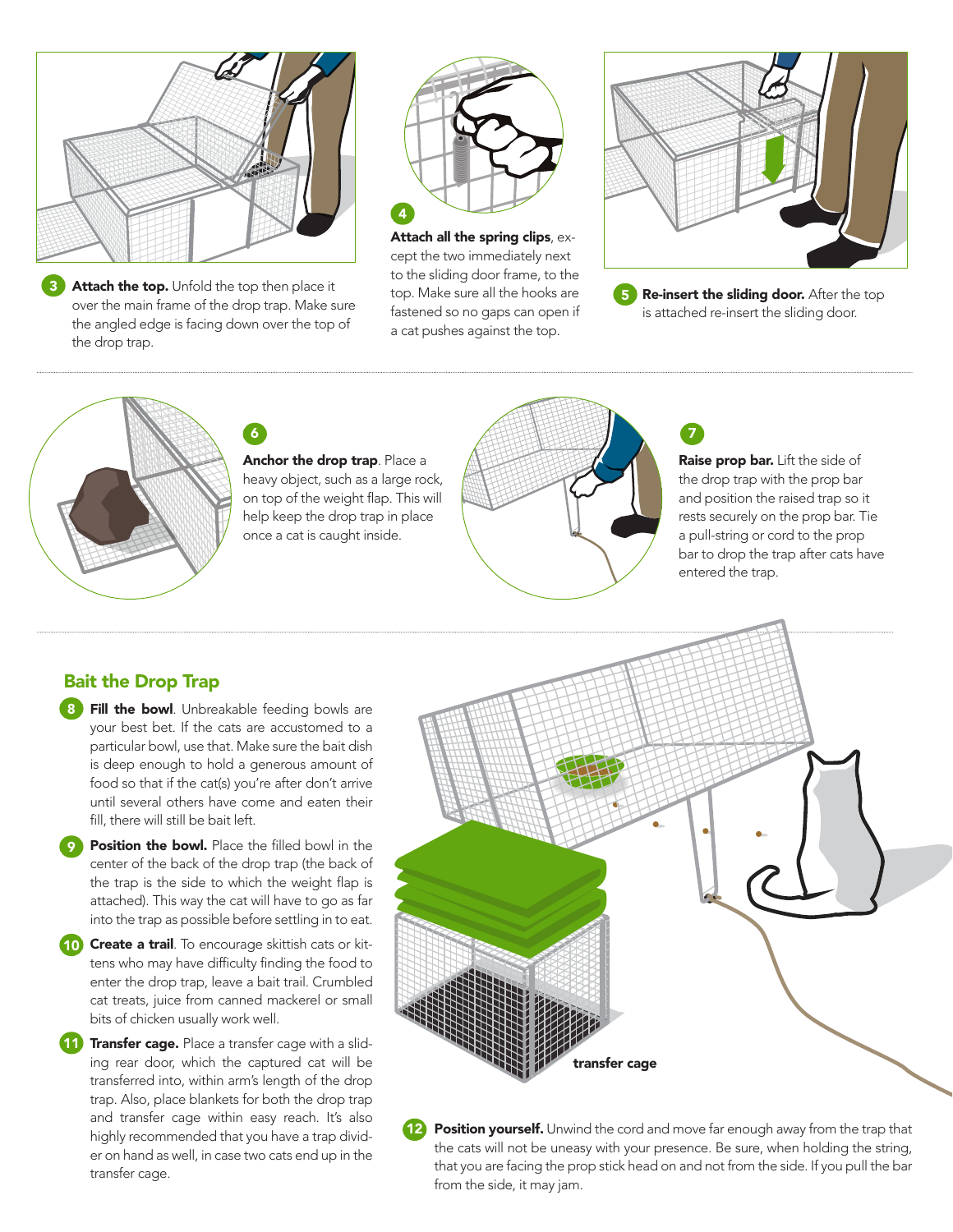#### Dropping the Trap

!

Be patient. Wait until the cat or cats have settled at the back of the trap and are fully engaged in eating with their backs towards you, then give the cord a good yank. It's very important to wait until the cat has settled into eating and not looking in your direction before pulling the cord. DO NOT pull as soon as a cat steps under the trap or if the cat appears nervous or furtive. If the cat is not calm and eating, he may be able to escape after you pull but before the trap reaches the ground. If this happens, the cat may become too frightened to rethere are no gaps between the traps *(photo 6).* Cover the box trap with a towel or sheet

turn. It is possible a nervous cat will walk under the trap then out again before you can safely pull the cord, but he will most likely return if you're patient.

Avoid injury. Be aware there is a risk of serious injury if a cat is hit by a falling trap. Do not drop the trap unless the cat or cats are settled at the feeding bowl facing away from you. Do not drop the trap if a cat is sitting or standing under the edge of the trap while another cat is eating. Use extra caution when trapping kittens or sick or injured cats who may have difficulty walking or running.



Wait for your target cat. If you're after a particular feline like a pregnant cat or a wily, hard-to-catch feral, avoid dropping the trap on other cats until you've caught that priority one. While usually other nearby cats will scatter then come back after one of their mates has been drop-trapped, you don't want to give a scaredy-cat any reason to be suspicious of the trap.



!



### Transferring from Drop Trap to Transfer Cage

**13** Cover the drop trap. Once a cat is in the drop trap immediately cover the entire trap with a heavy blanket (use a blanket rather than a sheet; it will block out more light, and also provide added protection during the transfer). If you're standing at a distance run, don't walk to get the cover in place because if a cat is very wild, covering him should have a calming effect. Wait for the cat to settle down before attempting the transfer.

14) Line up and secure the transfer cage.

Align the rear door of the transfer cage with the sliding door of the drop trap, making sure there are no gaps between the transfer cage and trap. Cover the transfer cage with a heavy blanket but be sure not to cover the far end; you want the cat to think that by going towards the light at the end of the transfer cage, he's heading for an exit.

**15** Attach the spring clips. Extra spring clips are located right next to the drop trap's door frame (one on either side). Attach these to the transfer cage. This will help keep both traps in place and prevent gaps. But be careful not to pull the clips too far and tight or you'll make it difficult to open and close the sliding door of the drop trap. After you've secured the clips onto the transfer cage, test opening and closing the drop trap door. If there's too much resistance, loosen the spring clips and don't pull them out as far before re-attaching to the transfer cage.

Position yourself. Place one foot on top of the transfer cage to further secure it in place. Make sure the traps are covered in a manner that the cat can't see you as he approaches the doors. You can leave just a sliver of the top of the transfer cage near the rear door uncovered so you can see when the cat is entering. 16

Open the doors. When you're ready open both the sliding door of the drop trap and the rear door of the transfer cage at the same time. Don't completely remove either door, but hold them up and open. Wait quietly for the cat to make the next move. Within a minute or two, most cats will see light coming from the far end of the transfer cage and head in that direction. Once the cat fully enters the transfer cage, slide the rear door of the transfer cage shut and, if you've caught more than one cat, also shut the sliding door of the drop trap. Completely cover the transfer cage and then carry away. 17